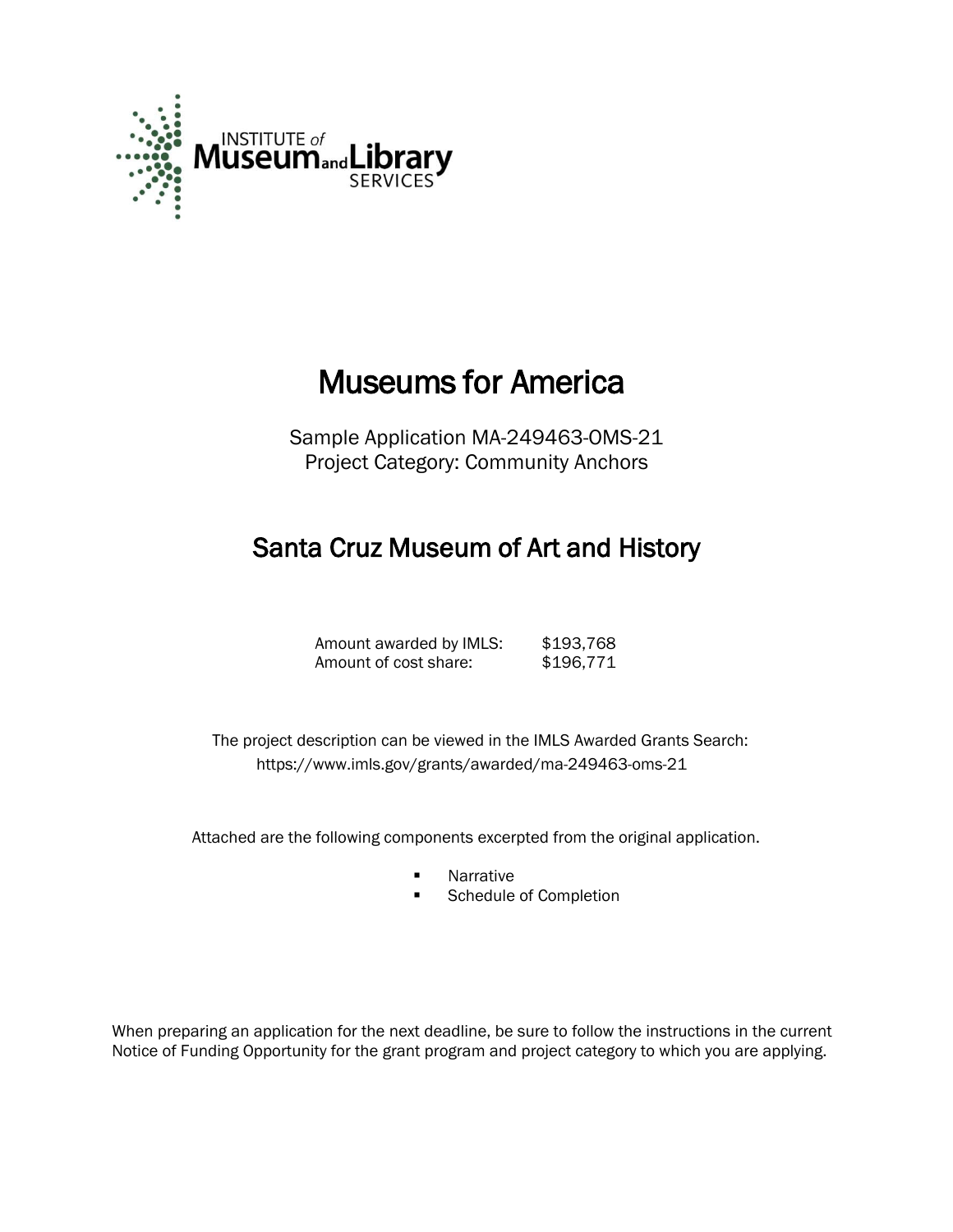### **Project Justification**

We titled our project *Kincentricity: Growing Community Through Learning Gardens,* after the Amah Mutsun view that all things—plants, animals, earth, air, water—are relatives, and as such, we are to care for them. Our project addresses two interconnected needs:

- 1. **To create space for ongoing conversations around community and creative ecologies** in response to the multiple challenges affecting our society today—from COVID to wildfires, racial inequity to political divisiveness—so that we can learn, support one another, heal, and grow beyond them.
- 2. **To increase public awareness, dispel misunderstanding, and advance the initiatives of the Amah Mutsun Tribal Band**, the descendants of the tribal groups taken to Missions Santa Cruz and San Juan Bautista during Spanish colonization of the coast, who are the original stewards of the land on which Santa Cruz County stands, but are subject to past traumas and remain marginalized today.

Identifying these needs has been a multi-year process seated deep in formal and informal community conversations. The MAH dialogs extensively with our many partners and collaborators, and we take note when our community expresses a need—for example, by showing up in protest this summer to support the nationwide call for racial justice. These conversations have become more urgent in 2020. During the closures of the past year, we reflected on the state of our society, the needs of our community, and what we could do to help. We made a formal commitment to diversity, equity, inclusion, and access. The MAH has a long-standing tradition of elevating the voices of the underserved, embodied in our efforts to engage the Latinx community in a meaningful way. But there is also a consistent, community-wide call to center Indigenous peoples in conversations about equity and justice.

MAH staff has been attending City Council meetings to support Amah Mutsun initiatives to tell the true story of injustices dealt upon Indigenous people by the California mission system, and we attended the Tribal Band's first public wellness meeting in October 2020. We continue to participate in meetings with the Amah Mutsun, California State Parks, City of Santa Cruz, and others about the future of our local Mission Plaza Park and proposed mission bell removal. The MAH is located in an area that was once a gathering place for local Indigenous groups, many of whom are now priced out of living in Santa Cruz County. We must start by looking at the lands upon which we live, and their traditional stewards, to heal as a community. The Amah Mustun concept of kinship can guide our efforts to develop better relationships with each other and the world. We formulated *Kincentricity* based on these findings:

- **Our community yearns to grow beyond social, ecological, and health challenges.** In the midst of a global pandemic, national uprisings for racial justice, a climate crisis causing local wildfires, and a charged political landscape, our community longs for connection and understanding, and a socially and ecologically just future.
- The MAH can offer space for dialog and learning through history and art. We have been envisioning how to use our public spaces to contribute to these conversations. Our Amah Mutsun partners helped us understand how, by starting with California native plants beneficial to birds, bees, butterflies, and insects, we can illustrate the deep interconnectedness of seemingly different communities. This concept of kinship can be further illuminated through artistic expression, and stewardship encouraged by understanding historical and contemporary Indigenous management practices. Through public gatherings, hands-on activities, and interpretative materials around these components, we can build bridges that connect communities.
- **There are long-standing misconceptions about Native peoples that need to be corrected.** These include the positive portrayal of the California mission system, when in fact the missions enslaved, tortured, and killed thousands; and the idea that Native peoples are gone, since museums often depict them as "past." In 2017 the MAH worked with Native American photographer, Dugan Aguilar, to correct the latter in an exhibition illustrating Native California cultures today (Supporting Doc. 1). The MAH can amplify the Tribal Band's efforts to correct errors by telling truth in history in the downtown center of Santa Cruz, and connecting visitors with other initiatives of the Amah Mutsun Tribal Band and Land Trust.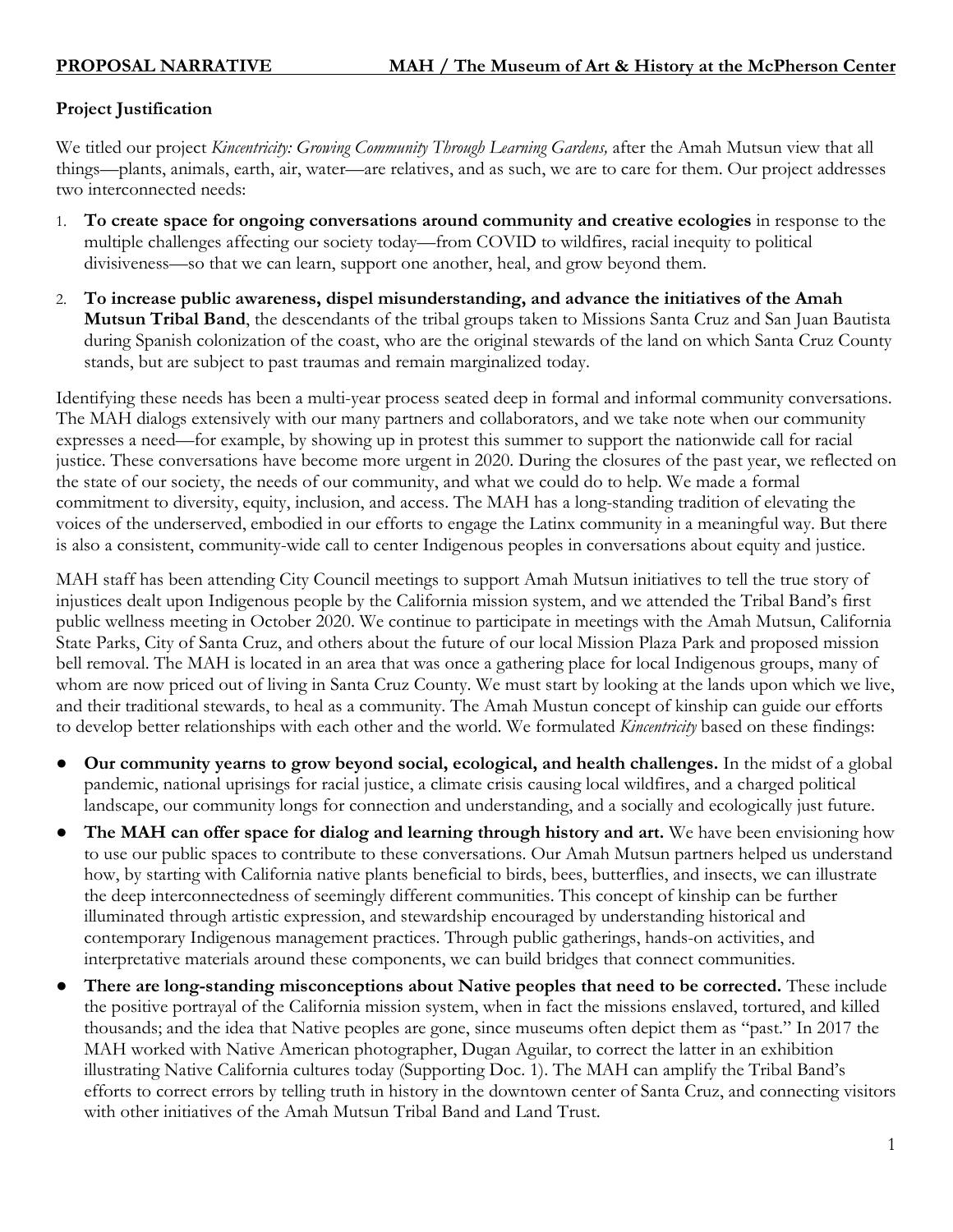We can model stewardship through a better understanding of Indigenous worldview. Our current garden is made up of water-hungry non-native plants. By replacing them with California native pollinator plants, we can elevate the traditional ecological knowledge our partners have developed over millennia to help native flora and fauna thrive. In California, Indigenous people historically set ground fires to enhance resource productivity, quality, and availability, and to prevent large, catastrophic wildfires, a practice that was banned by newcomers in modern history. Our garden and supporting exhibitions can also serve as a resource for education about this technique, which has gained interest among wildland managers in recent years.

Beneficiaries

- The Amah Mutsun Tribal Band, made up of approximately 800 direct descendants of tribal groups whose ancestral lands include present-day Santa Cruz County, who survived the Spanish mission era. Because they are not federally recognized, they do not receive government support or have a reservation. Instead they reside largely in the San Joaquin Valley, nearly all living below poverty level. Today, the Amah Mutsun Tribal Band is working to reunite its people, regain knowledge, celebrate heritage, and protect their homeland. From start to finish *Kincentricity* is a collaborative process with the Tribal Band's ideas and needs at its center, and the MAH serving as a vehicle to make it possible. We started by reaching out to the Tribal Band's chairman, Valentin Lopez; and Rick Flores of the Amah Mutsun Relearning Program, which assists their efforts to revitalize culture and stewardship. Rick came for a site visit, and the Chairman brought the idea to the Tribal Band. The Amah Mutsun will select the issues, messages, and information they want to focus on, and the Native Stewardship Corps of young tribal members will guide volunteers to install the garden. The Tribal Band will be at the center of our redesigned History Gallery and art exhibition, providing messaging, stories, artifacts, and artwork.
- The Santa Cruz community will benefit from a permanent outdoor learning center with events, public tours, and activities; from Indigenous models for ecological stewardship and a greater understanding of our collective history; and from the stronger community that results from contemplating and connecting around ideas of kinship. Beneficiaries also include students and teachers, through field trips with hands-on activities that extend the K-12 curriculum; and commissioned artists. Plants, animals, and environment will benefit from stewardship practices fostered by their Amah Mutsun ambassadors. The community has been involved in the project through collaborator conversations and community actions that generated this multi-faceted focus—from the need to connect in the safety of an outdoor space, to the desire to highlight and learn from the experience of local Indigenous peoples. We plan to hold 1-2 community planning meetings once it becomes safe to do so.

*Kincentricity* advances the MAH's strategic plan in the following ways:

- It helps fulfill our mission to ignite shared experiences and unexpected connections, towards an ultimate vision of building a stronger, more connected community through art and history**.** The garden provides a safe space—not only in terms of an outdoor venue in the current COVID era, but also the reflective spaces of artistic expression and historical interpretation—where people from diverse backgrounds can engage and dialog, sparking connections that grow understanding and strengthen community. Our project is all about recognizing and nurturing relationships—with ourselves, each other, and our world. It helps make visible the often-unseen connections between people and places that span our shared history to the present day.
- **It utilizes community-building strategies outlined in our Theory of Change.** It *builds awareness and respect for diverse cultures and people through an exploration of art and history*, in order to help us *build bridges across our differences*. We do this by elevating the voices of the Amah Mutsun people to grow awareness of and understanding for California Indigenous peoples, past and present. In this way we work to ensure that the Amah Mutsun and other participants *feel empowered to share their creative and civic voices.* Through interactive art and history experiences, we create an environment in which participants not only *make unexpected connections* but also *personal connections* upon which long-standing relationships are built.
- **It supports our goal to transform the MAH into a welcoming hub that celebrates and reflects the diversity of our community.** Only 1.8% of Santa Cruz County residents are Indigenous, though all tribal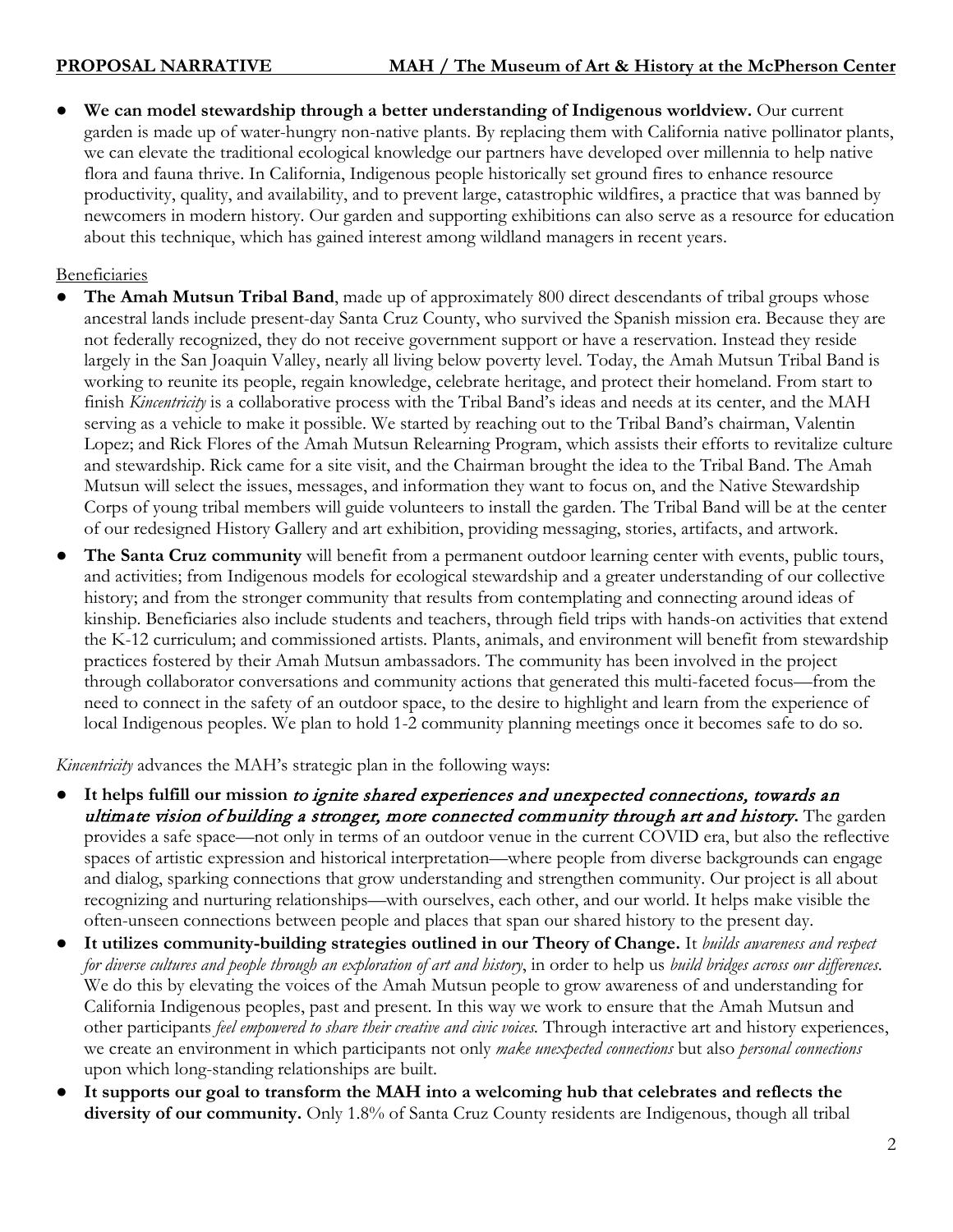ancestors once called this land home. When we consider community diversity, we must include those upon whose ancestral lands the MAH stands. Our past efforts to highlight the Amah Mutsun and other local Indigenous peoples have included exhibitions (Supporting Doc. 1), events, publications (Supporting Doc. 2), and the 2020 installation of a plaque acknowledging this land as the unceded territory of the Awaswas-speaking Uypi Tribe. *Kincentricity* furthers this goal by creating spaces, indoors and out, where the Amah Mutsun not only feel welcome, but integral.

Our project addresses the IMLS goal to *Build Capacity* by *strengthening our capacity to improve our community's wellbeing.* We do that by serving as *a trusted space for community engagement and dialog*.

- **Building community capacity** Much of the conversation between the Amah Mutsun, MAH, collaborators, and community takes place during planning and development. People must understand one another and work together to reach a consensus on the theme and content of an exhibition, or a truth-telling curriculum. We anticipate there may be strong feelings or opposing viewpoints. Our role is to facilitate these conversations in a safe and supportive space where all participants feel included and empowered to share their views. Through them, the MAH helps partners and collaborators build capacity for navigating issues that matter, before taking our work to the larger community with unified messaging and activities that spark engagement, dialog, and learning. We also strengthen capacity to improve the wellbeing of our community as the Amah Mutsun see it including plants and animals, earth, air, and water—through hands-on activities that teach people how to create pollinator pathways, landscape with California native plants, or engage in other types of stewardship.
- **Building the MAH's capacity** The MAH is experienced in facilitating dialog and community-sourced exhibitions, guided by our *Community Issue Exhibition Toolkit* (Supporting Doc. 3). We are eager to grow staff experience further through this important work. The project will also enable us to continue developing best practices around relationship-building with partners and collaborators. For example, the museum industry often engages partners without compensating them, which we recognize as a barrier to participation by low-income individuals. We will compensate Indigenous artists for their work, as well as the Amah Mutsun Relearning Program and the Amah Mutsun Land Trust's Native Stewardship Corps. We know that working with culturally specific partners requires great thoughtfulness and care, especially when there is mistrust caused by historical trauma. We see our project as laying the foundation to center Indigenous knowledge and perspectives in the work we do in a way that is visible and long-standing, growing our capacity to work together for years to come.

We are applying in the *Community Anchors* category, which our project embodies in several ways. It creates trusted spaces for learning, debate, and community dialog, and is based in a collaborative process to address needs and promote understanding of this marginalized group. Through the project, we deepen and strengthen our existing partnerships with the Tribal Band and collaborators to nurture a livable, sustainable community for all stakeholders.

### **Project Work Plan**

### Key Partners

- Amah Mutsun Tribal Band and its affiliates, including:
	- o **Amah Mutsun Land Trust**, led by President Valentin Lopez and Interim Executive Director Sara French Concept development, co-creation of materials/programs. Point of contact for Indigenous artist outreach
	- o **Native Stewardship Corps** Amah Mutsun Land Trust youth corps responsible for transitioning the garden, training volunteers, and contributing to interpretive materials and programming
	- o **Amah Mutsun Relearning Program**, led by Rick Flores at UC Santa Cruz Arboretum Primary contact for garden planning, management, and cultural plant education

Programming Collaborators – The MAH engages collaborators to partner on programming as a general practice, and we will continue to identify and engage additional collaborators throughout the project. Here is a starting list:

● **Humunya Foundation**, the Tribal Band's fundraising arm - Speaker series collaborator (NEW)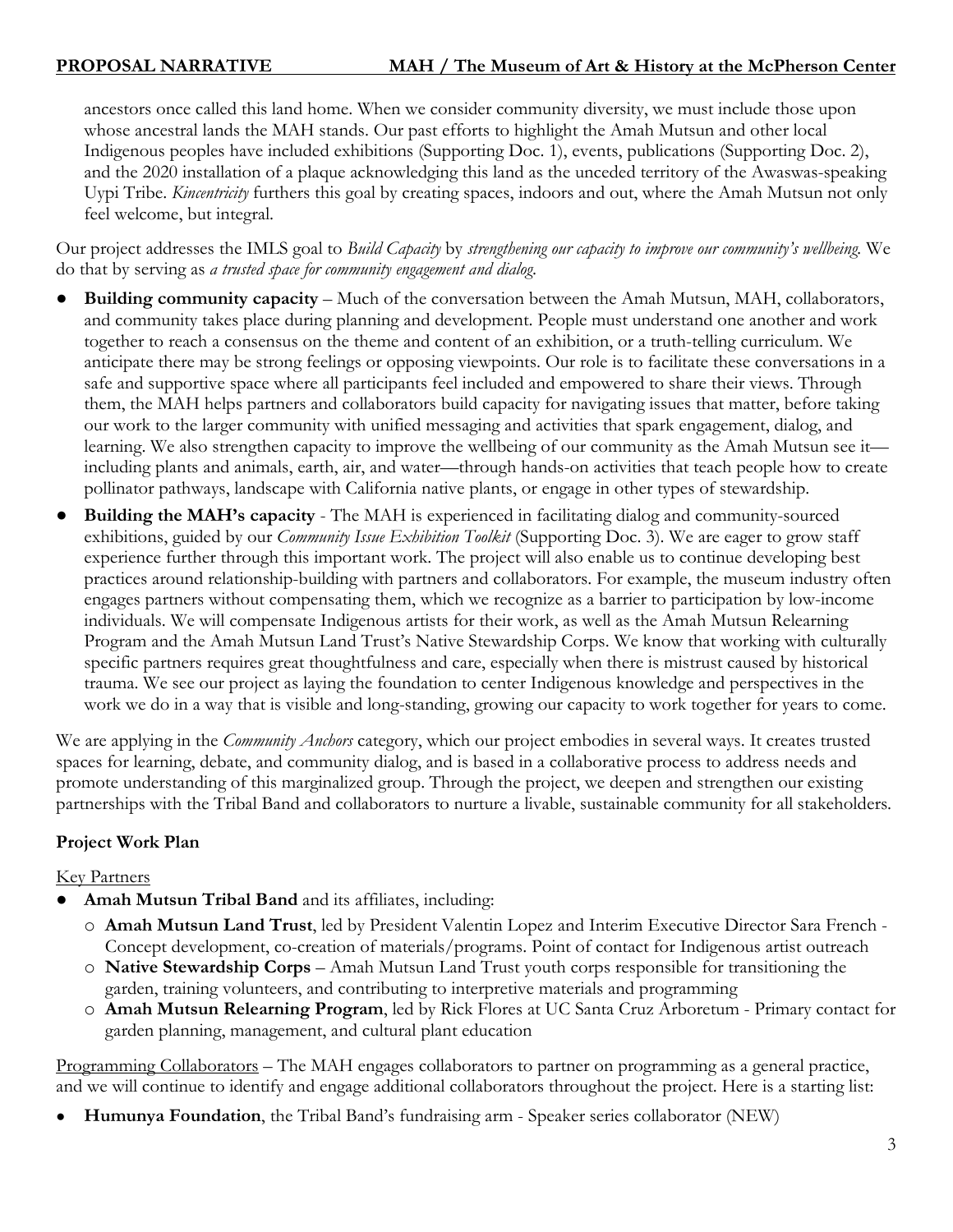- **[UCSC American Indian Resource Center](https://airc.ucsc.edu/)**, Rebecca Hernandez Point of contact to engage Indigenous artists in the community; prospective partner for marketing and/or event collaboration
- **Santa Cruz Parks and Recreation** and **California State Park Historian Martin Rizzo –** Collaborators on interpretive material with the Mission Park Plaza Project revisioning and mission bell removal
- **White Hawk Indian Council** Prospective programming partner to engage in *Phase II* (NEW)
- The Humanities Institute (THI) at UC Santa Cruz Prospective collaborator on panel discussions. THI is a long-time MAH partner that specializes in public engagement.
- **Center for Racial Justice at UC Santa Cruz** Prospective collaborator on panel discussions
- **SC Community Farmers' Markets** A place for informational displays, building on our past collaborations
- **Whale People: Protectors of the Sea** with the Lummi Nation and Natural History Museum Prospective programming/regional collaborator for *Phase II*. We are in conversation now. (NEW)
- Santa Cruz Museum of Natural History, Marisa Gomez Collaborator on interpretive material
- **UC Santa Cruz Research Center for the Americas**, Director Sylvanna M. Falcón Point of contact to engage Indigenous artists at UC Santa Cruz
- **Senderos** Prospective *Phase II* collaborator to connect local and Latin American Indigenous history and art

#### Project Activities & Sequence

The collaborative planning we initiated with our key partners in 2020 will be ongoing throughout the project as new components are developed and active components assessed and modified. It will take the form of small-group, virtual or live meetings quarterly, with additional meetings as needed. We also plan to host 1-2 community-wide meetings to discuss the project theme and activities during Year 1 (Fall 2021 to Summer 2022).

Starting in September 2021, we will begin curriculum development with our partners and collaborators. This supports a major goal of the Humunya Foundation, which seeks to develop age-appropriate curriculum that tells the true story of the Amah Mutsun, including the impact of the mission system on Indigenous cultures. More than 2,000 K-12 students will experience this trilingual (Spanish, English, and Awaswas) curriculum at the MAH annually. We will also collaborate on the content for our History Gallery update, as well as the Lezin Gallery exhibition of artwork by Indigenous artists on the themes of kinship, ecological stewardship, and community.

In Winter/Spring 2022 we will transition the garden, working with volunteers and the Native Stewardship Corps to re-home the current plants and plant native plants selected by the Amah Mutsun. This includes developing community programming around the garden such as plant tours, hands-on Work & Learn Days, and student lessons on how to care for pollinators. The interpretive materials will help connect the exhibitions to the messages the Amah Mutsun wish to tell. Indigenous artists will contribute to the design of interpretive materials, the reimagining of our garden wall, and 3-D temporary artworks to animate the garden.

In Summer 2022 we will launch *Activation Phase I* with a public opening—unveiling the new garden, year-long Lezin Gallery art exhibition, and updated History Gallery, as well as our slate of public programs, community gatherings, field trips, public art commissions, and educational offerings. We will fund transportation and lodging to enable Amah Mutsun participants to be present for the opening and other activities. We are considering a number of ideas for our *Phase I* public programming, to be selected and developed via collaborative process. To support this, we will hold community information sessions for volunteers and prospective new collaborators who wish to work in the garden, lead tours, or propose their own programs. Other ideas include: *Pollinator Pathway* maker workshops and plant exchanges; extending the UC Santa Cruz Amah Mutsun Speaker Series to our downtown site; panel discussions with scholars, Indigenous representatives, and collaborators around important issues; a *Take Action* wall that invites support of partner initiatives; and a community-wide moment of silence and kinship reflection. We will offer programming at the MAH as well as at sites throughout the county. This phase can be understood as our *Local Series*, in which we elevate the specific needs, issues, and truths of our Amah Mutsun partners. It will encompass Years 1 and 2 of the project period, running through Summer 2023.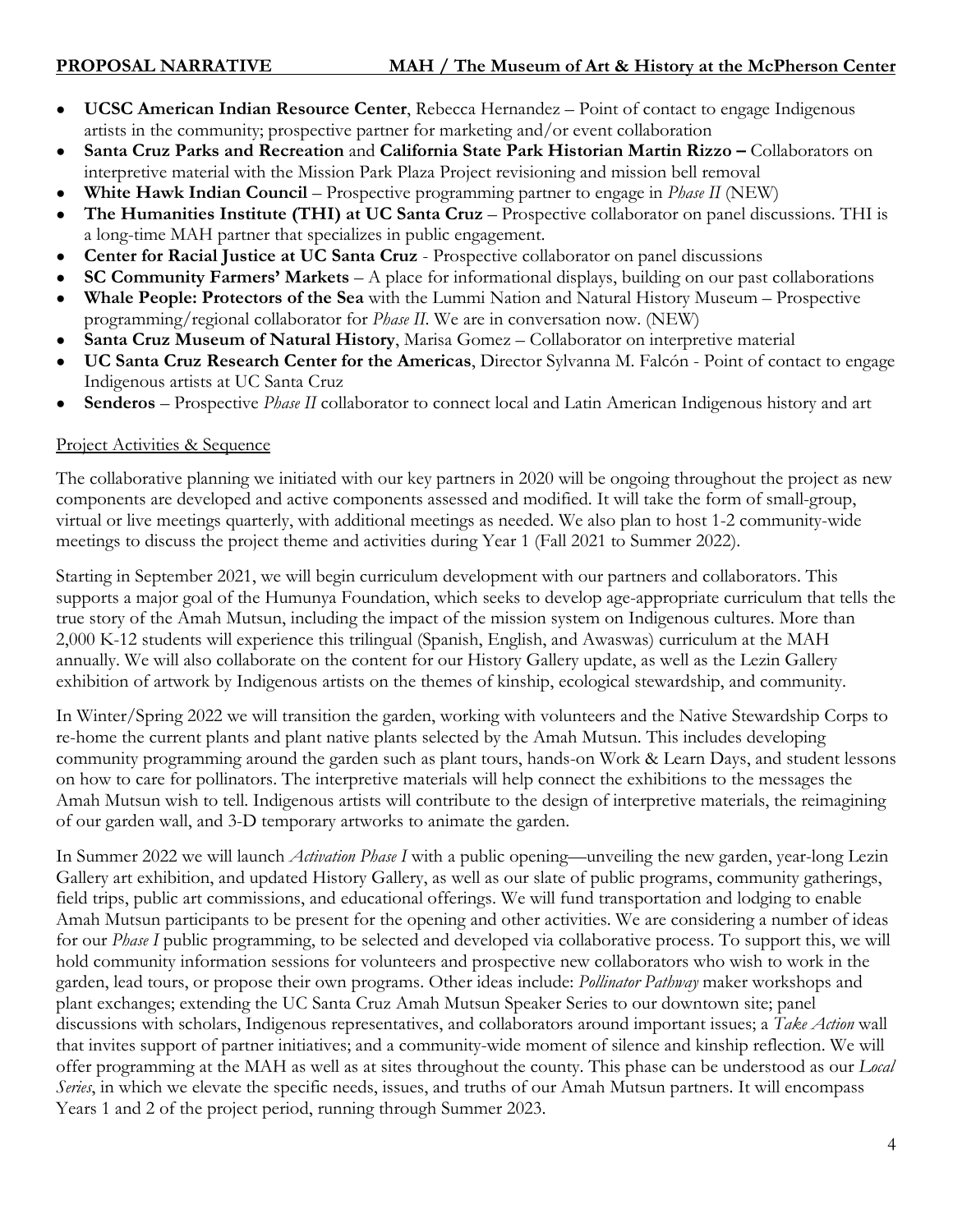In *Activation Phase II* we seek to seat our project in the context of regional or global conversations around Indigenous history, needs, and artistic interpretations, with our Amah Mutsun partners at the center. Collaborative planning for this phase will take place from Fall 2022 to Spring 2023. In it, the partner team and collaborators will identify a series of activations in the form of installations, performances, or interdisciplinary works by regional, national, and/or international artists, to animate indoor and outdoor spaces around the MAH and Santa Cruz County from Summer 2023 to Summer 2024. This *Global Series* will be accompanied by a *Phase II* slate of public programs decided on by the team. Ideas include artist talks, a study session on traditional Indigenous lands worldwide, storytelling connecting local Indigenous with our Latinx partners who have ties to Native Latin American cultures; and activities connecting Amah Mutsun and local youth with Indigenous projects elsewhere. This phase supports the MAH's efforts to spark cross-pollination between local, regional, and global artists and collaborators—a direction we are emphasizing in our 2020 strategic planning process.

Evaluation is ongoing in both activation phases*.* We will conduct intercept surveys at a select number of events and activities, while tracking data like attendance, demographics, programs and activities, and actions taken to support the Amah Mutsun. This information will be used for ongoing evaluation of the programs' effectiveness at regular planning team meetings, as well as at formal program evaluations conducted with our partners annually. At the culmination of the project, we will plan for the future with our partners—selecting the most impactful programming to offer beyond the project period, and identifying opportunities for ongoing collaboration.

#### Personnel & Resources

*Kincentricity* is a multi-year investment of time and resources that will lead to permanent assets that the MAH can offer for years to come with a minimum of management once they are established. By spending the time and energy to develop deep and sustainable partnerships, we also lay the groundwork for long-term collaborations that contribute to community wellbeing into the future.

The project is led by our Exhibitions & Programs team, with Director Marla Novo managing staff in producing the exhibitions, public programming, and learning and engagement activities. Project Manager Whitney Ford-Terry takes the lead role in partner engagement and co-planning, working directly with artists and collaborators to organize exhibitions and develop programming, and all aspects of implementing and managing the project, including tracking internal data. Whitney has already engaged our key partners, reached out to collaborators, hosted a site visit, and started co-planning. Our Design & Production Manager Justin Collins assists with spatial design and engineering support. Last, our Learning & Engagement Manager Jamie Keil facilitates the external evaluations.

Executive Director Robb Woulfe will continue to provide vision, leadership, and management expertise in program development, financial planning, fundraising, and communications. Together with the board and staff, he advances the MAH's commitment to diversity and inclusion by pursuing partnerships that enhance collaboration, capacitybuilding, community engagement, and civic dialogue. Although new in his role as of early 2020, Robb has been working to secure support for *Kincentricity* by re-engaging past donors and funders. He takes the lead on marketing and resource management, supported by the Development & Communications and Operations & Facilities teams.

As detailed in our budget, project costs will total \$390,538 during the three years of the requested IMLS grant of \$193,767. We will allocate cost sharing funds from the following sources: the Packard Foundation, which provides \$50,000 annually (renewal expected for 2022-23); Hewlett Foundation, \$45,000 annually (renewal expected for 2021-22); and museum members and donors, who provide \$325,000 annually. The MAH will also commit physical and infrastructure resources including equipment, technology, gallery space, and collection and archival repositories. Our partners and collaborators are important resources, providing time, expertise, and exhibition spaces.

#### Project Risks:

● **The possible perceived co-option and institutionalization of Indigenous wisdom and practices.** To mitigate this, MAH staff will work directly in support of the principles and practices put forth by our key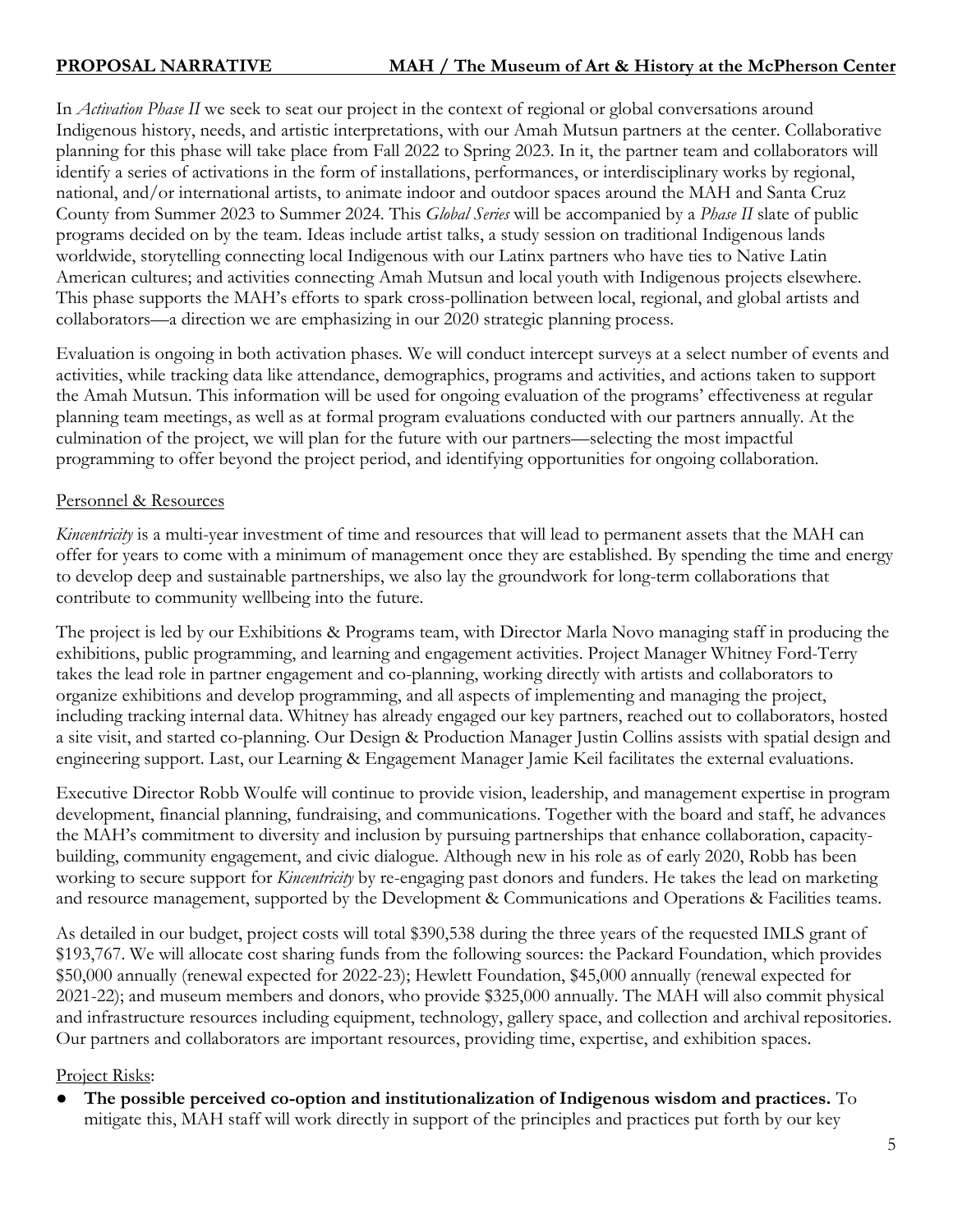partners. We are here to support and help facilitate the process; the themes, ideas, and concepts come directly from our partners, with full public credit and compensation for their time and participation.

- **It is not always clear when we should take the lead and when we should serve as a resource.** Staff may feel motivated to jump in to resolve problems, accelerate the project, or contribute ideas. To mitigate the risk of overstep, our project manager will work directly with Valentin Lopez, Sara French, and Rick Flores to reach consensus on decisions that need to be made outside the collaborative process.
- **Possible perceived unwelcomeness by community members**. For some, *Kincentricity* may challenge pride in the missions or beliefs about land ownership, leading to a feeling of unwelcomeness. We will mitigate this with careful, sensitive, facilitated dialog and programming that is inclusive of diverse perspectives and builds bridges between people. We want the MAH to be welcoming for *all* members of our community, a goal we are discussing in our 2020 strategic planning process.
- **We could get overextended** if we try to take on too much, or focus on socio-ecological programs at the expense of art and history. To mitigate this, we will plan ahead and vet our plans carefully, while staying flexible and open to partner and collaborator ideas. We will partner as stewards of culture and land while keeping art and history at the foreground, reminding ourselves that these are our primary areas of focus and expertise.

#### Tracking Progress & Sharing Results

Throughout the project, our partner team will track progress toward the intended results outlined below. We will review data informally during partner meetings, and formally in our annual program evaluation. The early data serves as a baseline from which to assess progress. We seek positive trends on survey respondents' numeric ratings, and evidence for intended results in their written responses. We will also have frank conversations based on observations by MAH staff and partners, and use what we learn to adjust our programs as needed. At the project's close, MAH staff will prepare a report to distribute via email to our partners, collaborators, board, and trustees. We will present the outcomes at a public board meeting, and in our annual "state of the MAH" community forum.

| <b>Intended Results</b>                                                                                                                                               | <b>Need Addressed</b>                                                                                                                                                         | Data-gathering Tool                                                                         |  |  |  |
|-----------------------------------------------------------------------------------------------------------------------------------------------------------------------|-------------------------------------------------------------------------------------------------------------------------------------------------------------------------------|---------------------------------------------------------------------------------------------|--|--|--|
| Knowledge, understanding, and support<br>of Amah Mutsun and local Indigenous<br>peoples and practices will grow.                                                      | To increase awareness of Indigenous<br>people and practices, dispel<br>misunderstanding, and advance<br>initiatives of the Amah Mutsun                                        | Intercept surveys<br>$\bullet$<br>Actions taken<br>Annual program evaluation<br>MAH surveys |  |  |  |
| Tribal members and local Indigenous<br>will feel welcome and included at the<br>MAH, and central to the project and<br>community.<br>Concept of kinship will catalyze | To increase awareness of Indigenous<br>people and practices, dispel<br>misunderstanding, and advance<br>initiatives of the Amah Mutsun<br>To provide space for connection and | Partner survey<br>$\bullet$<br>Annual program evaluation<br>$\bullet$                       |  |  |  |
| community reflection, unity, and<br>stewardship.                                                                                                                      | dialog so that we can grow beyond<br>today's challenges as a community                                                                                                        | Intercept surveys<br>Annual program evaluation<br>MAH surveys                               |  |  |  |
| 15+ organizations representing a<br>diverse cross-section of the community<br>will collaborate on programming.                                                        | To provide space for connection and<br>dialog so that we can grow beyond<br>today's challenges as a community                                                                 | Number and makeup of<br>$\bullet$<br>collaborators and partners                             |  |  |  |
| Exhibitions and public programs will<br>spark connections between diverse<br>community members.                                                                       | To provide space for connection and<br>dialog so that we can grow beyond<br>today's challenges as a community                                                                 | Intercept surveys<br>$\bullet$<br>Programs (#/attendance)<br>MAH surveys                    |  |  |  |

### **Project Results**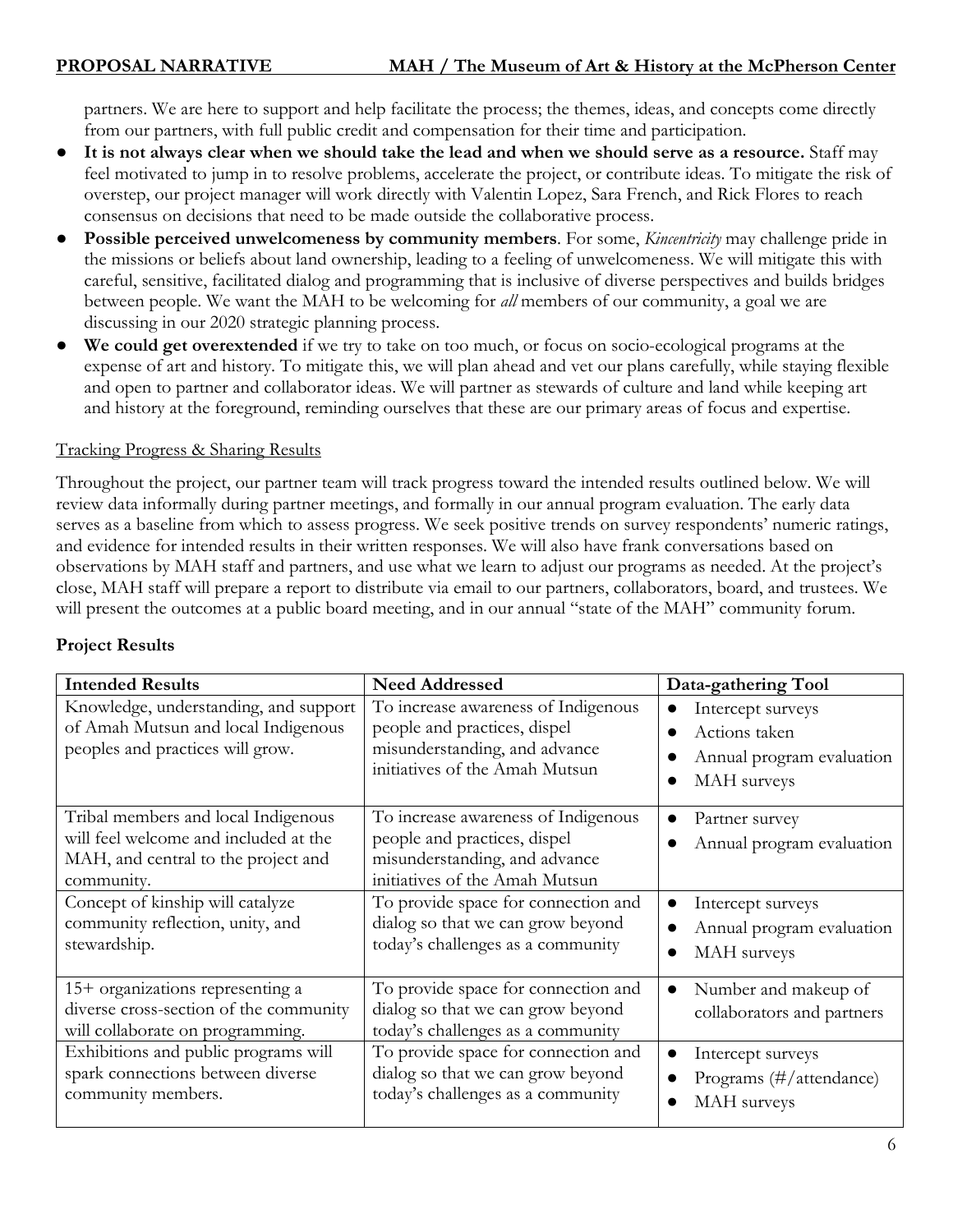- **Intercept surveys** Staff and volunteers will conduct intercept surveys at a select number of activities annually. Guests rate their experiences and write in answers that speak to our intended results—for example, what they learned, what kinship means for community, and if they had a conversation with a person from a different background. We will design the tool using our *Who's Coming? Respectful Audience Surveying Kit* (Supporting Doc. 4).
- **Partner survey** Tailored to our Amah Mutsun and Indigenous collaborators, this will assess qualitative metrics like feelings of welcomeness and inclusion, feedback on initiatives, and ideas for future directions.
- **Actions taken**  A tally of the number and types of support generated by our *Take Action* wall
- **Collaborators** The MAH is committed to engaging collaborators who represent a diverse spectrum of our community. We will track the number and makeup of collaborators.
- **Annual program evaluation** Partner meeting to study data, share observations, and assess progress
- **Programs & activities** Number of, and attendance to, *Kincentricity* programs and activities
- **MAH surveys** Our regular museum visitor survey will assess "feelings of welcomeness," opinions on exhibitions, and demographic data. We also email surveys to our patrons regarding MAH programming.
- **Staff time**  We will track staff time on task to measure program sustainability.

#### Tangible Products

- Permanent community learning garden of beneficial California native plants for public gatherings and programming, that visibly announces our ongoing commitment to the Amah Mutsun people
- **History Gallery update** to include the mission system, and how the Amah Mutsun historically used fire to renew the land and prevent destructive wildfires. This becomes a permanent resource we can evolve over time.
- **Lezin Gallery exhibition** Year-long exhibition of work by Amah Mutsun and other Indigenous artists
- **Commissioned public artworks** These multidisciplinary visual and performing arts commissions will include works by local, regional, national, and/or international artists, moving from our locally-focused Phase I to connecting global with local perspectives in Phase II.
- **Interpretive materials** Trilingual English/Spanish/Awaswas materials that aid understanding of project components, such as signs, guides, workbooks, web content, and more
- **Curriculum** Trilingual K-12 components created around the exhibitions and garden as a resource for the Amah Mutsun, MAH staff, collaborators, teachers, and students

### Audience Changes

- **Amah Mutsun:** Tribal members will feel empowered to participate at the MAH, within the Tribal Band, and in partner initiatives. They will share their civic voices—especially younger and underserved tribal members. They will feel as though the community cares. They will also learn tribal knowledge, ecological stewardship practices, and plants that may not be known due to the radical acculturation and division the Tribal Band has faced.
- **Santa Cruz community:** Knowledge and skills related to native plant gardening and management for ecological longevity will increase. The community's understanding of the Amah Mutsun and mission system will also grow, generating understanding for the struggles these people have faced. Community behavior towards plants and people will be influenced by the idea of kinship. The larger community will be inspired to build connections with people from different backgrounds, and motivated to support tribal efforts and initiatives.

### Sustaining the Project Benefits

We designed our project to be sustainable without significant ongoing investments of staff time or funds. Permanent assets created through it will be used by the MAH well into the future, and their ongoing management becomes part of normal museum operations. We are tracking staff hours to assess the project's sustainability on that front, and expect a decrease once the components are built out. We also anticipate that our investment of time and resources in relationship-building with our key partners and collaborators will grow our capacity to work together on future projects, contributing to the long-term sustainability of community-wide initiatives.